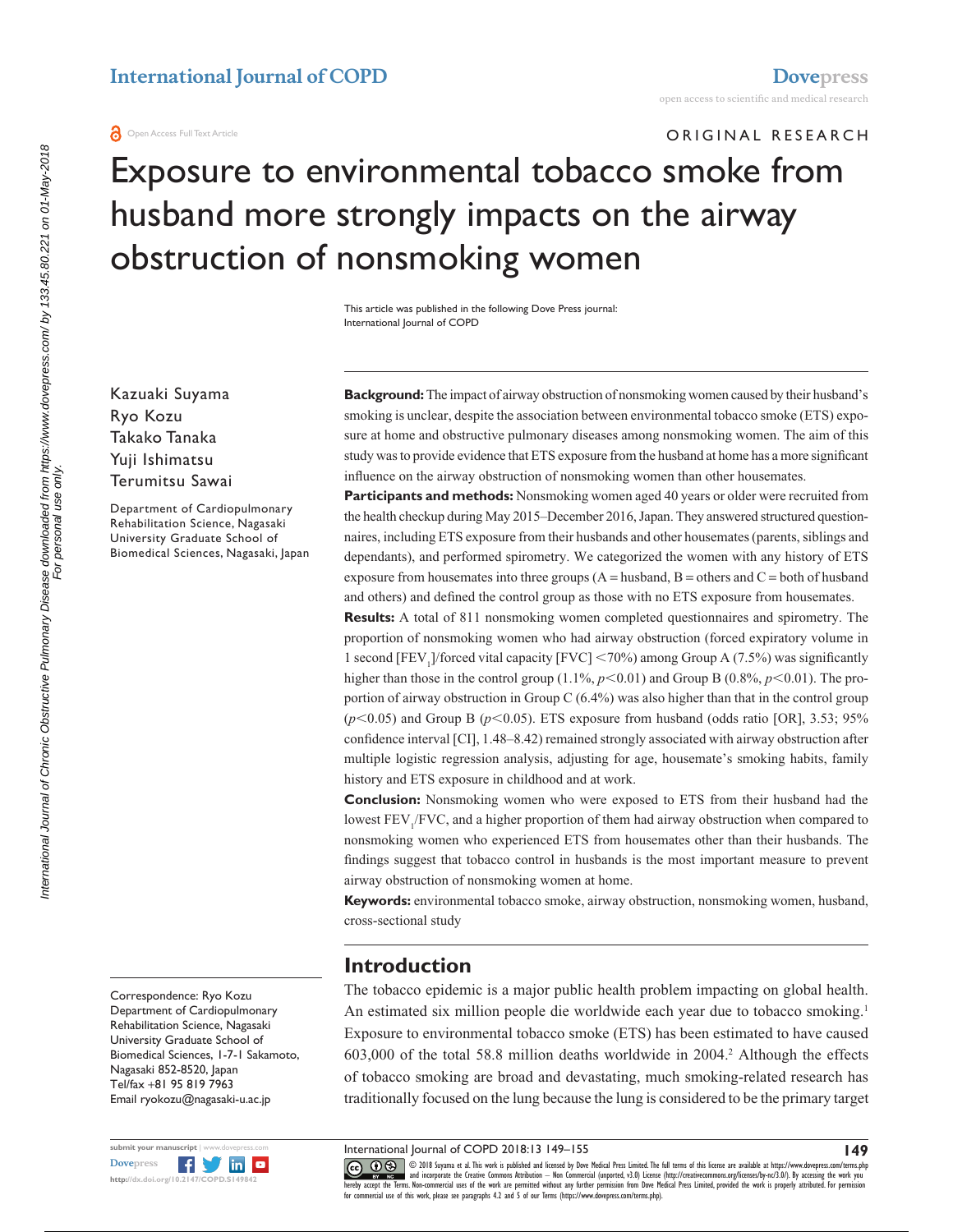organ affected. ETS exposure has been implicated as a cause of lung diseases such as lung cancer,<sup>3,4</sup> asthma<sup>5,6</sup> and COPD<sup>7,8</sup> among nonsmokers. In a recent systematic review and metaanalysis, it was also confirmed that the risk of developing these respiratory diseases caused by ETS exposure significantly increased.<sup>9</sup>

Within Japan, although the smoking rate has progressively declined since 1965, it continues to be higher in men (29.7%) than women  $(9.7\%)$ .<sup>10</sup> Thus, a significant number of Japanese women who are nonsmokers are exposed to the ETS at home as a result of males living at home who smoke. Specifically, ETS exposure at home has been associated with the development of obstructive lung diseases.<sup>7,11</sup> In addition, husband's smoking is a significant risk factor for non-respiratory ETS-related diseases for the nonsmoking wife, such as coronary artery disease  $(CAD)$ ,<sup>12</sup> stroke<sup>13</sup> and breast cancer.<sup>14</sup>

Although ETS exposure at home has been associated with the development of obstructive lung diseases according to some studies,<sup>7,11</sup> these studies did not control for the effect of ETS exposure in childhood<sup>6,15,16</sup> and/or the workplace.<sup>7,17</sup> In addition, there is no clarification on the effect of ETS exposure at home caused by all housemates' smoking on the airway obstruction of nonsmoking women. While it is important to focus on a husband's smoking status in the study of ETS-related diseases,12–14 to do so alone does not take into consideration other smokers at home. Thus, studies of the effects of ETS exposure on health outcomes should evaluate all potential sources of ETS exposure to reduce the risk of misclassification bias.18

We hypothesized that ETS exposure from the husband is more significantly associated with the airway obstruction of nonsmoking women at home than ETS exposure from other housemates. The aim of this study was to investigate the effect of ETS exposure on the presence of airway obstruction among nonsmoking women at home.

# **Participants and methods** Study design and setting

This study was a community-based cross-sectional study of inhabitants in the three cities (Nagasaki, Ōmura and Matsuura) in Nagasaki Prefecture, Japan. Nonsmoking women aged 40 years or older were recruited from the health checkup held in the three cities between May 2015 and December 2016. This program is a voluntary health examination in which a battery of tests is conducted with the aim of early detection and treatment of disease.<sup>19</sup> As part of this health checkup, we developed a system that aims

to identify and treat COPD at an early stage.<sup>20,21</sup> This study was conducted with the approval of the human ethics review committee of Nagasaki University Graduate School of Biomedical Sciences (approval number 15111267). The participants' data were allocated a code to protect their identity, and all information was kept confidential. All participants provided written consent.

## Lung function tests

Lung function tests were performed using a portable automatic calibrated spirometer (Autospiro AS-507®; Minato Medical Science, Osaka, Japan). The forced expiratory volume in 1 second  $(FEV_1)$  and forced vital capacity  $(FVC)$ were measured and used to derive  $\rm FEV_{1}/\rm FVC$ . Measurements were performed according to the American Thoracic Society (ATS) and European Respiratory Society (ERS) pulmonary function testing guidelines.<sup>22,23</sup> For each participant, flow– volume loops were repeated until three reliable tracings were obtained, and the highest values were retained for analysis, in accordance with recommendations of the ATS/ERS.<sup>22</sup> Reversibility testing with inhaled bronchodilators was not performed. A definition of airway obstruction was made when the  $FEV_1/FVC$  value was  $\leq 70\%$ .<sup>24</sup>

## ETS questionnaires and definitions

Participants completed three questionnaires that were developed specifically for this study. The first two questionnaires were administered by an interviewer.

The first questionnaire comprised items to identify comorbidities associated with exposure to ETS (eg, cancers, diabetes, CAD), family history of COPD and asthma. The presence of respiratory symptoms (eg, cough, sputum, wheeze, allergies) was evaluated via the second questionnaire.

The third questionnaire contained questions about exposure to ETS at home and workplace. This questionnaire was self-administered to reduce misclassification caused by exposure suspicion bias.25,26 The questions included were: 1) "Has your husband ever smoked during the time he has lived with you?", "How often has he smoked?" and "Where has he smoked?"; 2) "Has a housemate other than your husband (eg, parents, siblings and dependants) ever smoked when living with you?", "How often has he/she smoked?" and "Where has he/she smoked?"; 3) "Have you ever been exposed to passive smoking in childhood?" and 4) "Have your coworkers ever smoked at work?" and "What is/was your occupation at that time?".

We classified participants into one of four groups according to ETS exposure at home (ie, whether housemates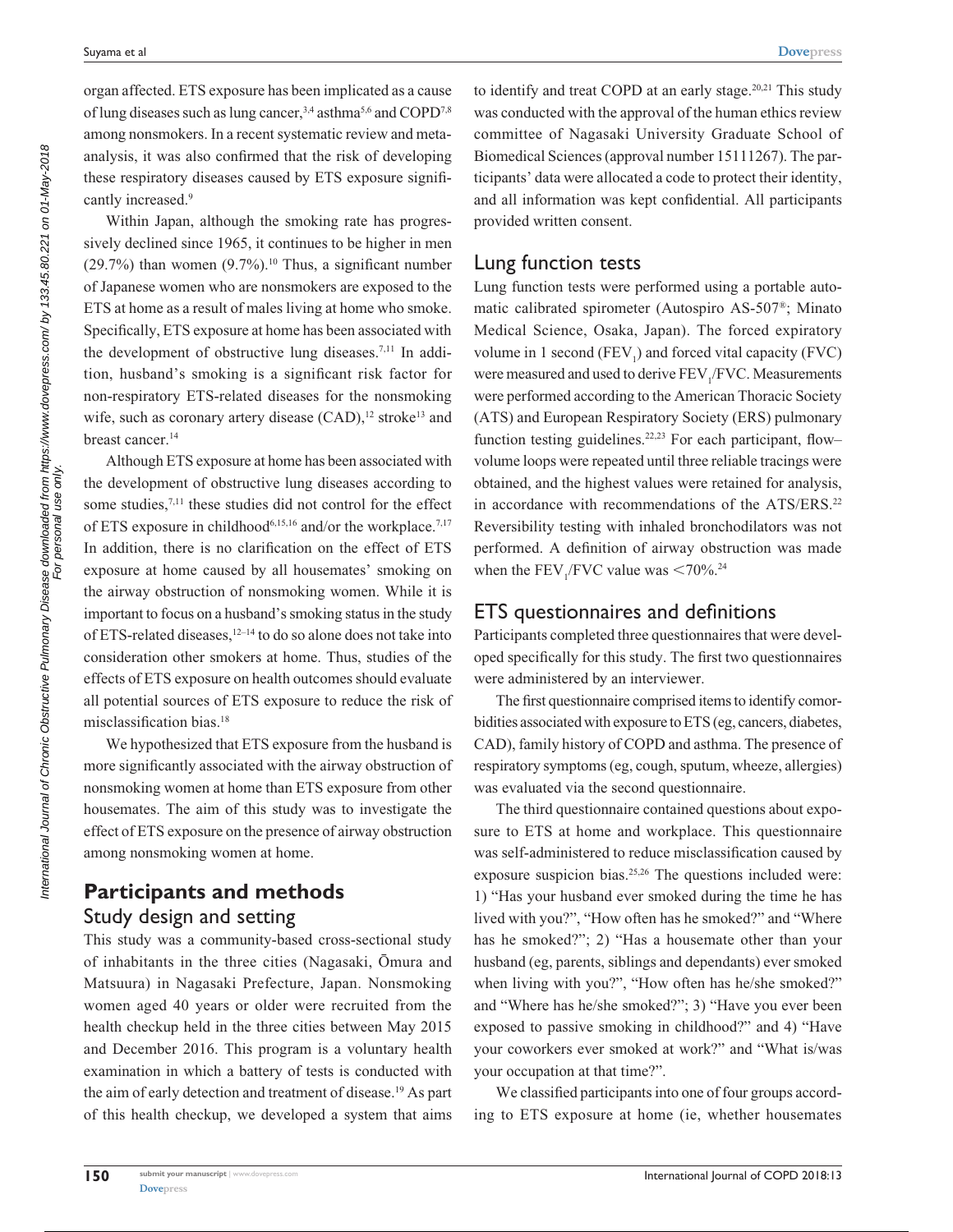[husband and other housemates] were smokers). If the participant answered "Yes, currently" or "Yes, but not currently" in response to the first question of 1) only, they were categorized into Group A. If they answered "Yes, currently" or "Yes, but not currently" in response to the first question of 2) only, they were categorized into Group B. Individuals were categorized into Group C when they answered "Yes, currently" or "Yes, but not currently" in response to both questions 1) and 2). The control group comprised those who answered "No, never smoked" for both questions 1) and 2). In addition, the pack-years of the housemate's smoking habit were calculated as the product of the number of cigarettes per day and years of smoking during the time they lived with nonsmoking women. We also classified the location of smoking as either indoor (eg, living room, bedroom, dining and kitchen) or outdoor (eg, balcony and garden).

#### Statistical analysis

Data were assessed for normality using the Shapiro–Wilk test and visual inspection using frequency histograms. Differences in the characteristics of the nonsmoking women in each of the four comparison groups were assessed using the Tukey–Kramer test as a multiple comparison for continuous variables and chi-square tests for categorical variables. Adjusted odds ratios (ORs) and 95% confidence intervals (CIs) were calculated by multiple logistic regression adjusting for age, housemate's smoking habit and ETS exposure in childhood and at work. Statistical analysis was performed using IBM SPSS statistics version 23.0 for Windows (IBM Corporation, Armonk, NY, USA). Statistical significance was set at a probability of  $\leq 5\%$ .

## **Results**

#### Study population and characteristics

During the study period, 857 nonsmoking women representing 52.5% of the total number of individuals who underwent the health checkup participated in this study (Figure 1). Of the 857 women, 811 (94.6%) completed all questionnaires and lung function tests. Based on the questionnaire responses, the nonsmoking women were categorized into Group A (n=308), Group B (n=128), Group C (n=188) or the control group (n=187).

The characteristics of study participants are listed in Table 1. In all the groups that had exposure to ETS from housemates, the proportion of individuals with respiratory symptoms (cough and sputum) were higher than in the control group  $(p<0.05)$ . A significantly higher proportion of nonsmoking women who had a family history of COPD were found in Group A ( $p$ <0.05) and Group C ( $p$ <0.01) compared with the control group.





**Notes:** Control was defined as without ETS exposure from any housemate. Group A included ETS exposure from husband only. Group B included ETS exposure from housemates other than husband. Group C included ETS exposure from husband and other housemates. **Abbreviation:** ETS, environmental tobacco smoke.

For personal use only.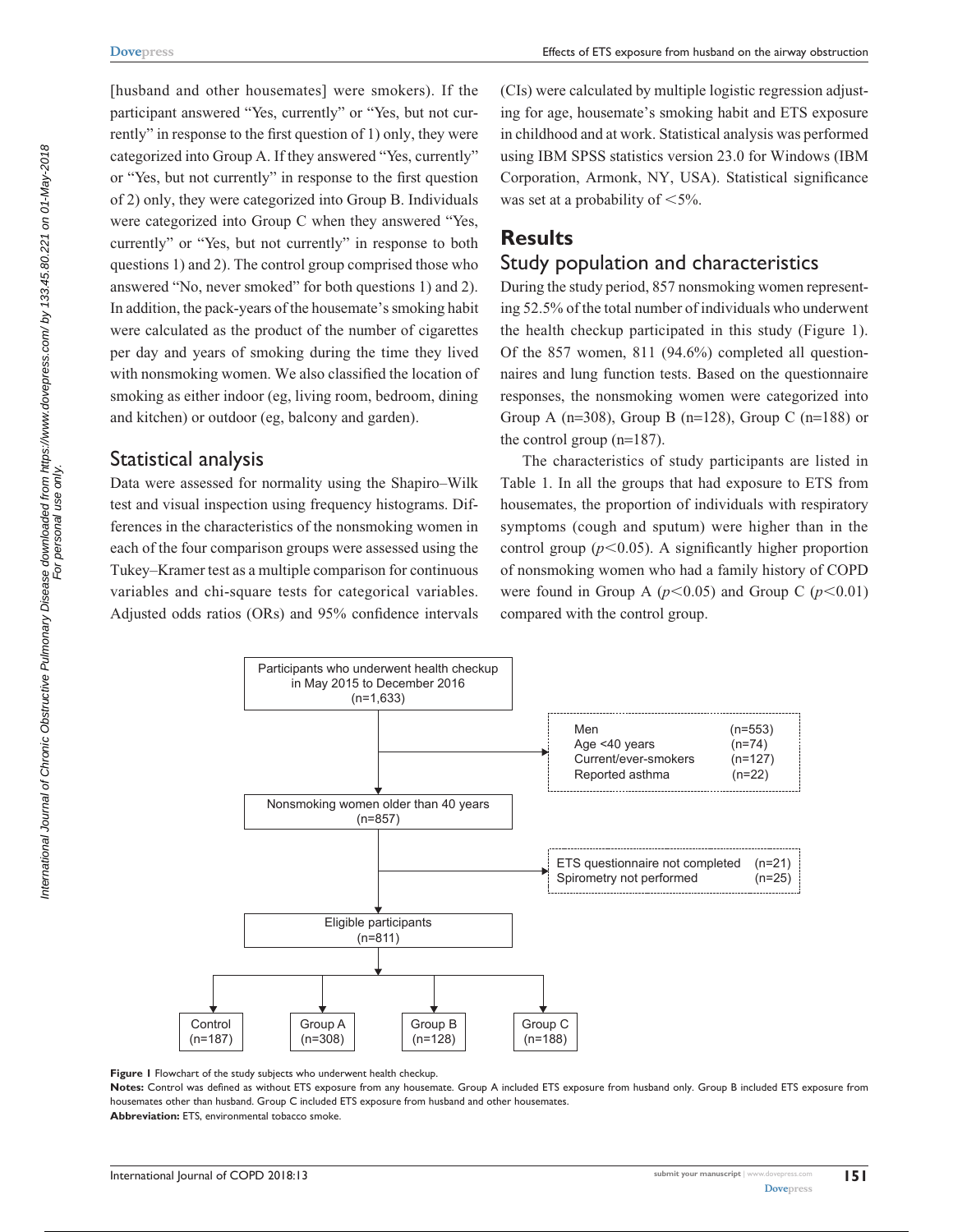#### **Table 1** Characteristics of the study participants

| <b>Characteristics</b>                          | Control<br>$(n=187)$ | <b>ETS</b> exposure from housemates |                          |                              |
|-------------------------------------------------|----------------------|-------------------------------------|--------------------------|------------------------------|
|                                                 |                      | <b>Group A</b>                      | <b>Group B</b>           | <b>Group C</b>               |
|                                                 |                      | $(n=308)$                           | $(n=128)$                | $(n=188)$                    |
| Age (years)                                     | $65.8 \pm 10.9$      | $68.3 \pm 9.7**$                    | $65.8 + 9.6$             | $66.1 \pm 11.0$              |
| <b>BMI</b>                                      | $22.3 \pm 3.4$       | $22.3 \pm 3.8$                      | $22.5 \pm 3.4$           | $22.4 \pm 3.1$               |
| Respiratory symptoms, n (%)                     |                      |                                     |                          |                              |
| Cough                                           | 30(16.0)             | 80 $(26.0)$ *                       | 41 (32.0)**              | 49 $(26.1)$ <sup>*</sup>     |
| Sputum                                          | 44 (23.5)            | $102 (33.1)^*$                      | 48 (37.5)**              | 54 (28.7)*                   |
| Wheeze                                          | 13(7.0)              | 26(8.4)                             | 8(6.3)                   | $24 (12.8)^*$                |
| Allergies                                       | 56 (29.9)            | 82 (26.6)                           | 40 $(31.3)$ <sup>†</sup> | 52 (27.7)                    |
| Comorbidities, n (%)                            |                      |                                     |                          |                              |
| Cancers                                         | 0(0.0)               | 10(3.2)                             | 2(1.6)                   | 5(2.7)                       |
| <b>Diabetes</b>                                 | 7(3.7)               | 18(5.8)                             | 7(5.5)                   | 8(4.3)                       |
| CAD                                             | 6(3.2)               | 9(2.9)                              | 3(2.3)                   | 4(2.1)                       |
| Family history, n (%)                           |                      |                                     |                          |                              |
| COPD                                            | 9(4.8)               | 34 $(11.0)^*$                       | 9(7.0)                   | 26 $(13.8)$ **               |
| Asthma                                          | 14(7.5)              | 33 (10.7)                           | 16(12.5)                 | $25(13.3)*$                  |
| Housemate's smoking habits during living period |                      |                                     |                          |                              |
| Cigarettes/day                                  | -                    | 19±10                               | 16±9                     | $20 \pm 10$                  |
| Smoking year                                    |                      | $28 \pm 14$ <sup>‡</sup>            | $21 \pm 13$              | $27 \pm 14^{\ddagger}$       |
| Pack-years                                      |                      | $44 + 33$ #                         | 31±43                    | $44\pm33$ #                  |
| Indoor/outdoor                                  |                      | 207/101                             | 92/36#                   | <b>158/30</b> <sup>+++</sup> |
| ETS exposure in childhood, n (%)                |                      | 152(49.4)                           | 83 (64.8) <sup>††</sup>  | $138(73.4)$ <sup>†††</sup>   |
| ETS exposure at work, n                         |                      |                                     |                          |                              |
| Current/former/never                            | 15/66/106            | 26/134/148*                         | 16/51/61                 | 34/78/76**                   |
| Office/laborer/service/farm/other               | 27/4/24/1/25         | 60/8/43/5/44                        | 28/4/20/2/13             | 34/6/35/3/34                 |

**Notes:** Data are represented as mean  $\pm$  standard deviation or number (%). \*Vs control,  $p<0.05$ ; \*\*vs control,  $p<0.01$ ; †vs Group A,  $p<0.05$ ; †vs Group A,  $p<0.01$ ; **Notes:** Data are represented as mean ± standard deviation or number (%). \*Vs control, p<0.05; \*\*vs control, p<0.01; †vs Group A, p<0.05; †vs Group A, p<0.01; +vs Group A, p<0.05; +vs Group B, p<0.05; +vs Group B, p<0.00; from husband only. Group B included ETS exposure from housemates other than husband. Group C included ETS exposure from husband and other housemates. **Abbreviations:** ETS, environmental tobacco smoke; BMI, body mass index; CAD, coronary artery disease.

# Condition of ETS exposure

The housemates of the participants in both Group A and Group C had smoked for more years than the housemates of those in Group B (both  $p<0.05$ ; Table 1). Furthermore, there was a significant difference in pack-years between Group A  $(p<0.01)$  and Group C  $(p<0.01)$  compared with Group B. We also demonstrated that pack-years was not significantly

**Table 2** Comparison of lung function in nonsmoking women grouped according to ETS exposure

different between Group A and Group C. Compared with the control group, there was a higher rate of ETS exposure at work among Group A ( $p$ <0.05) and Group C ( $p$ <0.01).

# Lung function and airway obstruction

The results of the lung function tests in nonsmoking women grouped according to ETS exposure are given in Table 2.

| <b>Characteristics</b> | Control<br>$(n=187)$ |                             | <b>ETS</b> exposure from housemates |                      |            |  |
|------------------------|----------------------|-----------------------------|-------------------------------------|----------------------|------------|--|
|                        |                      | <b>Group A</b><br>$(n=308)$ | <b>Group B</b><br>$(n=128)$         | Group C<br>$(n=188)$ |            |  |
|                        |                      |                             |                                     |                      | <b>FVC</b> |  |
|                        | $2.29$ (1.93-2.59)   | 2.28 (1.98-2.58)            | $2.36(2.03 - 2.61)$                 | $2.32(2.05 - 2.66)$  |            |  |
| % predicted            | $95(86 - 105)$       | 98 (88-109)                 | $97(90 - 106)$                      | 98 (89-109)          |            |  |
| FEV.                   |                      |                             |                                     |                      |            |  |
|                        | 1.90 (1.59-2.17)     | $1.78(1.53 - 2.04)$         | $1.93(1.62 - 2.17)$                 | 1.82 (1.59-2.07)     |            |  |
| % predicted            | 98 (89-108)          | $96(86-107)$                | 98 (89-109)                         | $95(86 - 105)$       |            |  |
| FEV, / FVC, %          | 82 (79-86)           | 77 (74-81)****              | 82 $(78-84)$ **                     | 79 (75–81)****       |            |  |
| FEV / FVC $<$ 70%, %   | $\mathsf{L}$         | 7.5**.††                    | 0.8                                 | $6.4**$              |            |  |

**Notes:** Data are represented as median (IQR) or %. \*Vs control, *p*,0.05; \*\*vs control, *p*,0.01; \*\*\*vs control, *p*,0.001; † vs Group B, *p*,0.05; ††vs Group B, *p*,0.01 and †††vs Group B,  $p$ <0.001. Control was defined as without ETS exposure from any housemate. Group A included ETS exposure from husband only. Group B included ETS exposure from housemates other than husband. Group C included ETS exposure from husband and other housemates.

**Abbreviations:** ETS, environmental tobacco smoke; FVC, forced vital capacity; FEV<sub>1</sub>, forced expiratory volume in 1 second; IQR, interquartile range; L, liter.

For personal use only.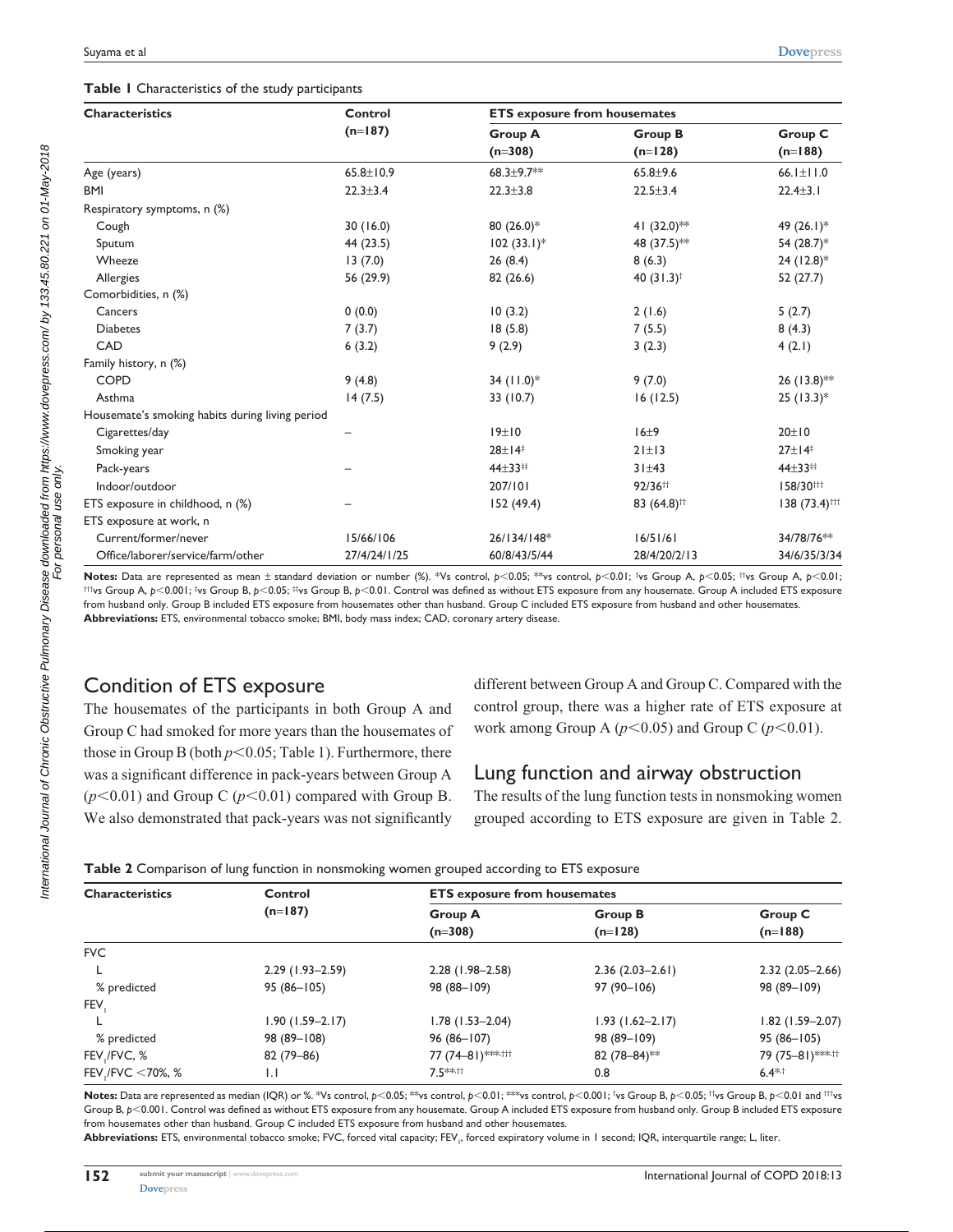**Table 3** Multiple logistic regression analysis of airway obstruction among nonsmoking women

| <b>ETS</b> exposure | Crude   |               | <b>Adjusted</b> <sup>a</sup> |               |
|---------------------|---------|---------------|------------------------------|---------------|
| from housemates     | OR      | 95% CI        | OR                           | 95% CI        |
| Husband             | 4.04§§§ | $1.83 - 8.93$ | 3.53%                        | $1.48 - 8.42$ |
| Parents             | 1.53    | $0.73 - 3.23$ | 7.43                         | $1.02 - 5.75$ |
| Siblings            | 0.65    | $0.09 - 4.87$ | 0.60                         | $0.08 - 4.62$ |
| Dependants          | 0.32    | $0.08 - 1.37$ | 0.22                         | $0.05 - 1.00$ |

Notes: <sup>a</sup>Adjusted for age, housemate's smoking habits, family history of asthma/ COPD, ETS exposure in childhood and ETS exposure at work.  $\S$ *p*<0.05,  $\S$ <sup>6</sup>*p*<0.01 and  $$66$ *p*<0.001.

**Abbreviations:** ETS, environmental tobacco smoke; OR, odds ratio; CI, confidence interval.

 $FEV<sub>1</sub>/FVC$  was significantly lower in the nonsmoking women assigned to the three groups with ETS exposure from housemates compared with the control group  $(p<0.01)$ and  $p<0.001$ , respectively). Specifically, Group A had a lower FEV<sub>1</sub>/FVC than Group B (77% vs 82%, respectively;  $p$ <0.001). Furthermore, compared with Group B (0.8%), a higher proportion of individuals with airway obstruction in Group A (7.5%,  $p$ <0.01) and Group C (6.4%,  $p$ <0.05) were observed.

## Impact of ETS exposure from housemates

The results of the multiple logistic regression analysis are given in Table 3. The crude OR for ETS exposure from husband was significantly associated with airway obstruction (OR, 4.04; 95% CI, 1.83–8.93). This also remained the highest risk factor for airway obstruction after adjusting for age, housemate's smoking habits, family history of asthma/ COPD, ETS exposure in childhood and ETS exposure at work (adjusted OR, 3.53; 95% CI, 1.48–8.42). ETS exposure from parents was shown to be the second highest risk factor for airway obstruction after ETS exposure from husband (adjusted OR, 2.43; 95% CI, 1.02–5.75). ETS exposure from siblings and dependants was not a significant risk factor for airway obstruction among nonsmoking women.

#### **Discussion**

We demonstrated that nonsmoking women who were exposed to the ETS from their housemates experienced respiratory symptoms and demonstrated the presence of airway obstruction. In particular, nonsmoking women who were exposed to ETS from their husband had the lowest  $FEV<sub>1</sub>/FVC$ , and this had the highest OR for airway obstruction after adjusting for confounding factors.

To our knowledge, this is the first study to examine the effects of ETS exposure from all housemates with a smoking history. In addition, we demonstrated that exposure to ETS from the husband had the strongest impact on the airway obstruction of nonsmoking women at home in comparison to other ETS-related risks, that is, ETS exposure in childhood<sup>6,15,16</sup> and at the workplace.<sup>7,17</sup> These results suggest that controlling the tobacco smoking of the husband at home is the most important strategy to prevent the development of airway obstruction in their nonsmoking wife.

In our study groups that were exposed to ETS from housemates, there was a significantly higher proportion of people with respiratory symptoms and lower  $\operatorname{FEV}_1/\operatorname{FVC}$  than those in the control group. More respiratory symptoms and lower lung function have been reported when there are high levels of tobacco in the house as measured by high levels of particulate matter.11,27 Therefore, our results using data obtained via questionnaires are consistent with these previous reports that measured particulate matter.

A novel finding of this study is that nonsmoking women who had long-term exposure to ETS from their husband had a lower  $FEV_1/FVC$  than women who were exposed to ETS from other housemates. Moreover, exposure from the husband was associated with the highest OR for airway obstruction compared to that from other housemates. Maziak et al28 derived an ETS score using self-report data, respiratory symptoms and lung function among 1,118 nonsmokers and found dose–response relationships of ETS exposure with symptoms of asthma/bronchitis and airway obstruction. The dose–response relationships of ETS exposure were also found with both the intensity (ie, number of cigarettes) and amount (ie, pack-years of exposure) of the husbands' smoking among nonsmoking women who were diagnosed with lung cancer.<sup>29</sup> That is, it was suggested that the higher pack-years of smoking attributed to the husband had a greater effect on the development of airway obstruction in nonsmoking women in our study, as a result of living with the husband for a long term. Indeed, the smoking rate of Japanese men in the 1970s and 1980s, this being the time when the nonsmoking women in our study are likely to have married, was  $\sim 80\%$ .<sup>10</sup> Previous studies on Japanese nonsmoking women and ETS exposure have been focused on husbands' smoking because there was a high smoking rate among the Japanese men.<sup>14,29</sup> Therefore, the finding that many nonsmoking women belonged to the ETS group of husbands with higher pack-years can be inferred from the traditional smoking habits of husbands. Our study also showed that ETS exposure from the husband was more associated with airway obstruction than ETS exposure from parents. While it is well known that parental smoking is a significant ETS risk factor for obstructive pulmonary diseases,<sup>9,15,16</sup> our study suggests that a husband's smoking is an independent risk factor of airway obstruction compared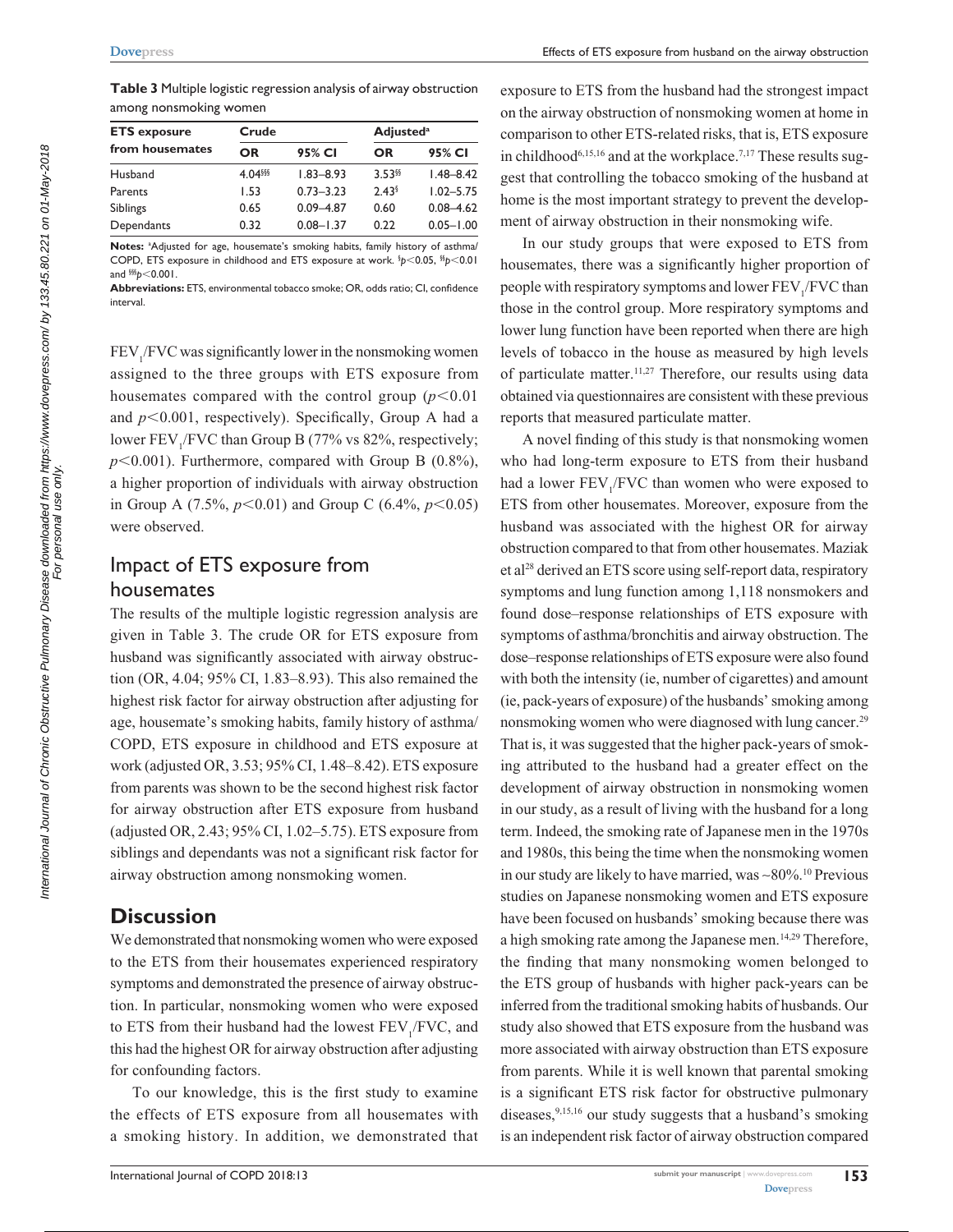with parent's smoking. Incidentally, although there was some variation in the sample size between the husband's ETS group and the other ETS groups, the influence would be less because we pre-confirmed the homoscedasticity of each group (data not shown).

Limitations of this study include selection bias because individuals could choose whether or not to participate in the health checkup. In addition, reversibility testing was not undertaken, thus limiting the diagnosis of airway obstruction. However, it was reported that environmental factors including smoking are an important common risk factor for obstructive pulmonary diseases such as asthma and COPD.<sup>30</sup> Thus, in this study that was aimed at identifying airway obstruction associated with exposure to ETS, it was not very important to diagnose obstructive pulmonary disease. Another limitation is the likelihood of recall bias in response to questions about ETS exposure and the lack of reliable precise quantitative data on the exposure from housemates. Specifically, since the timings of exposure of nonsmoking women differ between the husband and other housemates, differences in recall accuracy may have occurred. Finally, we did not assess other potential exposal factors such as public space (eg, restaurant or bar<sup>31</sup>), which might influence results.

## **Conclusion**

Nonsmoking women who were exposed to ETS from their husbands had the lowest  $\text{FEV}_1/\text{FVC}$ , and a higher proportion of them had airway obstruction when compared to nonsmoking women who experienced ETS from housemates other than their husbands. Our study provides the evidence that exposure of ETS from the husband has the strongest impact on the airway obstruction of nonsmoking women than ETS from all housemates. Moreover, it suggests that tobacco control in husbands is the most important measure to prevent the development of airway obstruction in nonsmoking women at home.

# **Acknowledgments**

We thank the study participants; the staff of the Government of Matsuura District, Nagasaki Prefecture; Nagasaki City Medical Association, Nagasaki City Office and coworkers for their help. In addition, we are grateful to Dr Sue Jenkins, Institute for Respiratory Health and Physiotherapy Department, Sir Charles Gairdner Hospital, for her help in reviewing our manuscript. Furthermore, we appreciate the extensive support of Dr Hironori Masaki, Masaki Respiratory Clinic, on the management of health checkup. Finally, we thank Prof Sumihisa Honda, Department of Community-based Rehabilitation Sciences, Nagasaki University Graduate School of Biomedical Sciences, for his support on the statistical analysis of this study.

## **Author contributions**

RK was the principal investigator and contributed to the design of the study, supervised the team's work and made critical revisions to the paper for intellectual content. KS designed the study; drafted and revised, collected, analyzed and interpreted the data and prepared the paper. RK interpreted the data, analyzed the data, handled supervision and made critical revisions to the paper for important intellectual content. YI and TS contributed toward data analysis and made critical revisions to the paper for important intellectual content. TT collected and interpreted the data, drafted the manuscript and made critical revisions to the paper for important intellectual content. All authors contributed toward data analysis, drafting and revising the paper and agree to be accountable for all aspects of the work.

## **Disclosure**

The authors report no conflicts of interest in this work.

#### **References**

- 1. World Health Organization. WHO Report on the Global Tobacco Epidemic 2013, Enforcing Bans on Tobacco Advertising, Promotion and Sponsorship. Geneva: World Health Organization; 2013.
- 2. Öberg M, Jaakkola MS, Woodward A, Peruga A, Prüss-Ustün A. Worldwide burden of disease from exposure to second-hand smoke: a retrospective analysis of data from 192 countries. *Lancet*. 2011;377(9760): 139–146.
- 3. Hirayama T. Non-smoking wives of heavy smokers have a higher risk of lung cancer: a study from Japan. *Br Med J (Clin Res Ed)*. 1981; 282(6259):183–185.
- 4. Hori M, Tanaka H, Wakai K, Sasazuki S, Katanoda K. Secondhand smoke exposure and risk of lung cancer in Japan: a systematic review and meta-analysis of epidemiologic studies. *Jpn J Clin Oncol*. 2016;46(10): 942–951.
- 5. Jerzynska J, Stelmach I, Grzelewski T, Stelmach W, Krakowiak J. High exposure to passive tobacco smoking and the development of asthma in an adult patient who had never smoked. *Am J Respir Crit Care Med*. 2010;182(3):433–434.
- 6. Coogan PF, Castro-Webb N, Yu J, O'Connor GT, Palmer JR, Rosenberg L. Active and passive smoking and the incidence of asthma in the Black Women's Health Study. *Am J Respir Crit Care Med*. 2015;191(2): 168–176.
- 7. Hagstad S, Bjerg A, Ekerljung L, et al. Passive smoking exposure is associated with increased risk of COPD in never smokers. *Chest*. 2014; 145(6):1298–1304.
- 8. Tan WC, Sin DD, Bourbeau J, et al. Characteristics of COPD in neversmokers and ever-smokers in the general population: results from the CanCOLD study. *Thorax*. 2015;70(9):822–829.
- 9. Jayes L, Haslam PL, Gratziou CG, et al. SmokeHaz: systematic reviews and meta-analyses of the effects of smoking on respiratory health. *Chest*. 2016;150(1):164–179.
- 10. Japan Health Promotion & Fitness Foundation [webpage on the Internet]. *Smoking Rate in Adults*. 2016. Available from: [http://www.health-net.](http://www.health-net.or.jp/tobacco/product/pd090000.html) [or.jp/tobacco/product/pd090000.html](http://www.health-net.or.jp/tobacco/product/pd090000.html). Accessed February 28, 2017.